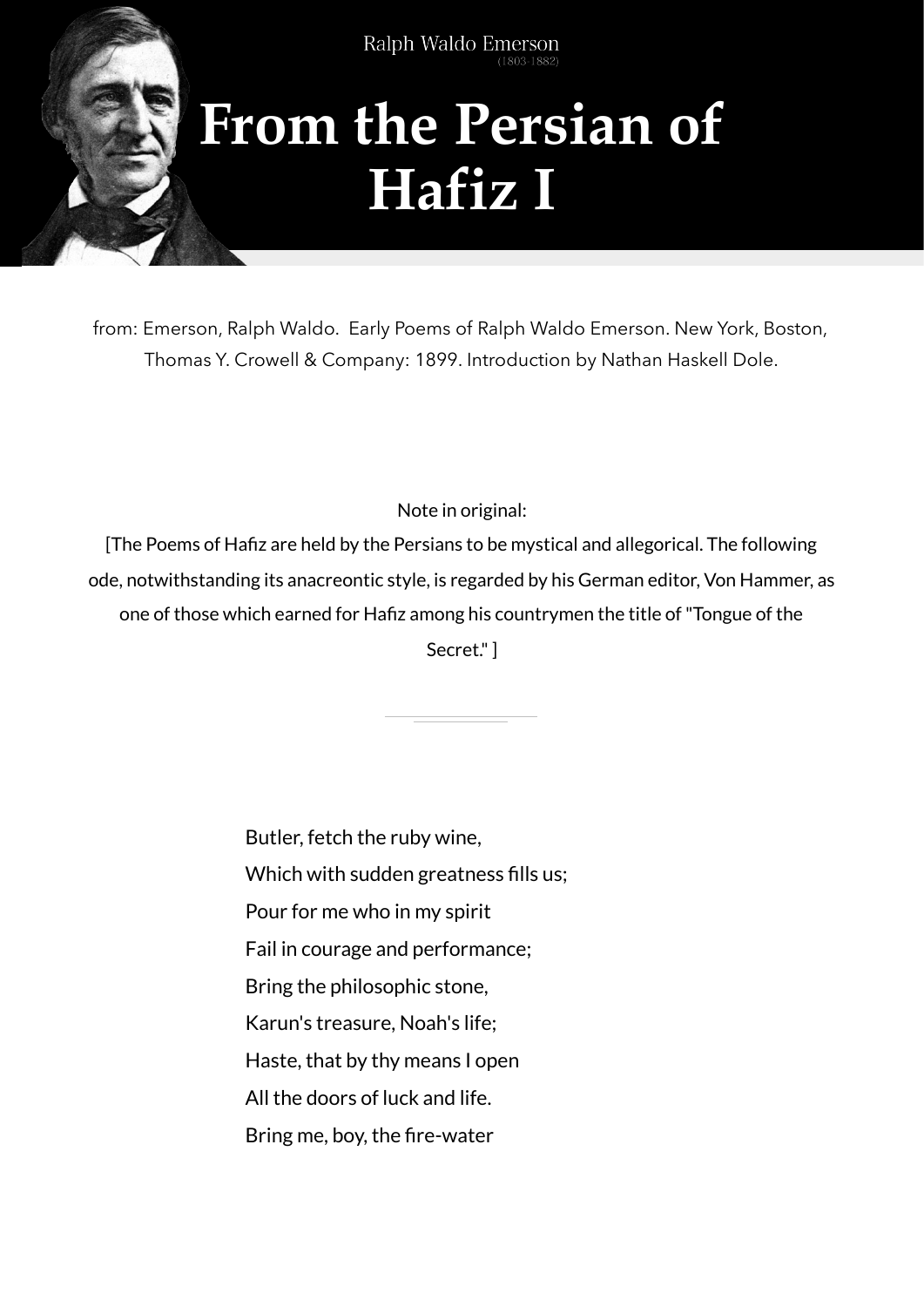Zoroaster sought in dust. To Hafiz revelling 'tis allowed To pray to Matter and to Fire. Bring the wine of Jamschid's glass That shone, ere time was, in the Néant.

 Give it me, that through its virtue I, as Jamschid, see through worlds. Wisely said the Kaiser Jamschid, This world's not worth a barleycorn. Bring me, boy, the nectar cup, Since it leads to Paradise. Flute and lyre lordly speak, Lees of wine outvalue crowns. Hither bring the veiled beauty Who in ill-famed houses sits: Lead her forth: my honest name Freely barter I for wine. Bring me, boy, the fire-water, Drinks the lion—the woods burn. Give it me, that I storm heaven, Tear the net from the arch-wolf. Wine, wherewith the Houris teach Angels the ways of Paradise. On the glowing coals I'll set it, And therewith my brain perfume. Bring me wine, through whose effulgence Jam and Chosroes yielded light: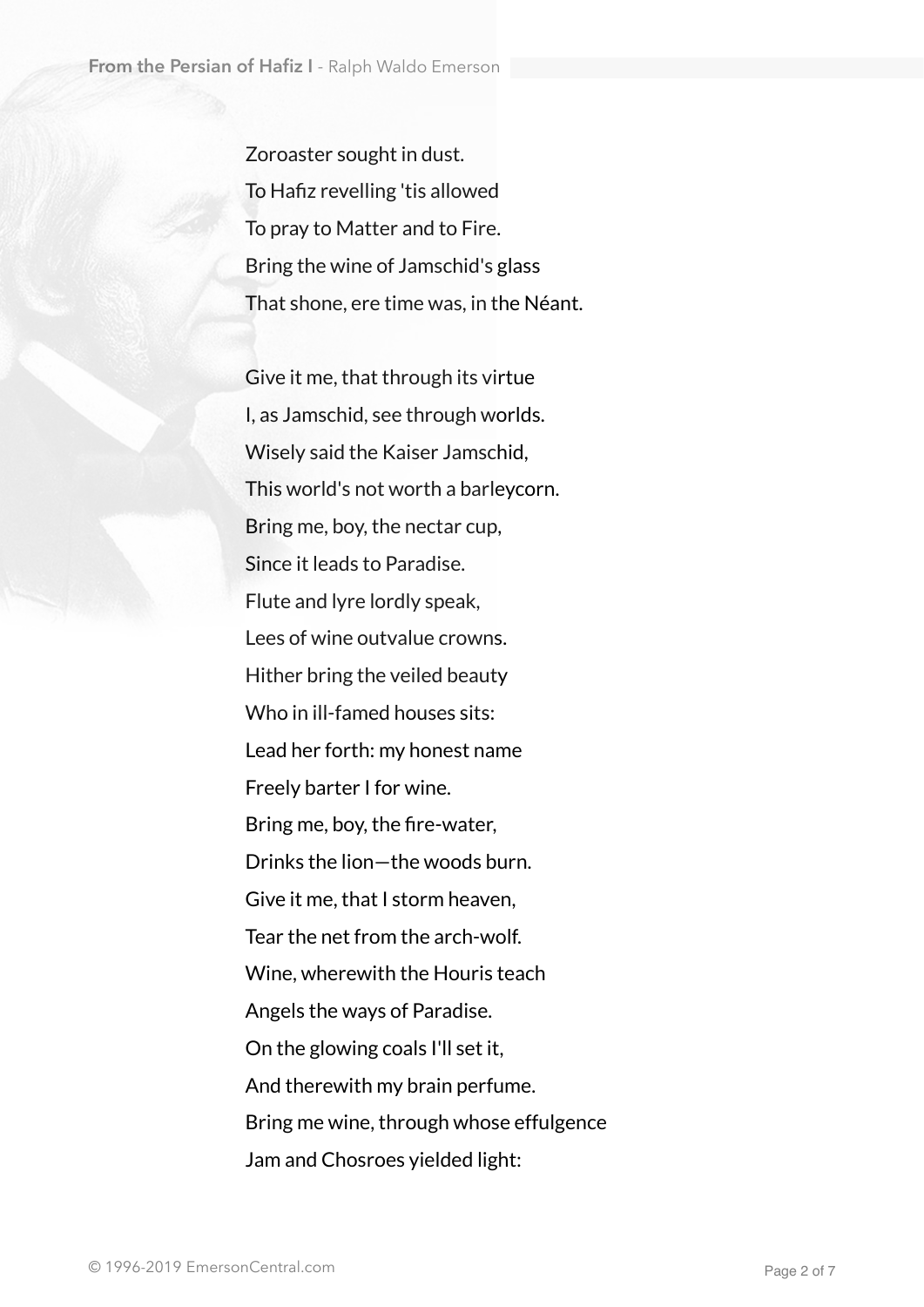Wine, that to the flute I sing Where is Jam, and where is Kauss.

 Bring the blessing of old times; Bless the old departed Shahs; Bring it me, the Shah of hearts. Bring me wine to wash me clean, Of the weather-stains of care, See the countenance of luck. While I dwell in spirit-gardens, Wherefore sit I shackled here? Lo, this mirror shows me all. Drunk, I speak of purity, Beggar, I of lordship speak. When Hafiz in his revel sings, Shouteth Sohra in her sphere.

 Fear the changes of a day: Bring wine which increases life, Since the world is all untrue, Let the trumpets thee remind How the crown of Kobad vanished. Be not certain of the world; 'Twill not spare to shed thy blood. Desperate of the world's affair, Came I running to the wine-house. Give me wine which maketh glad, That I may my steed bestride,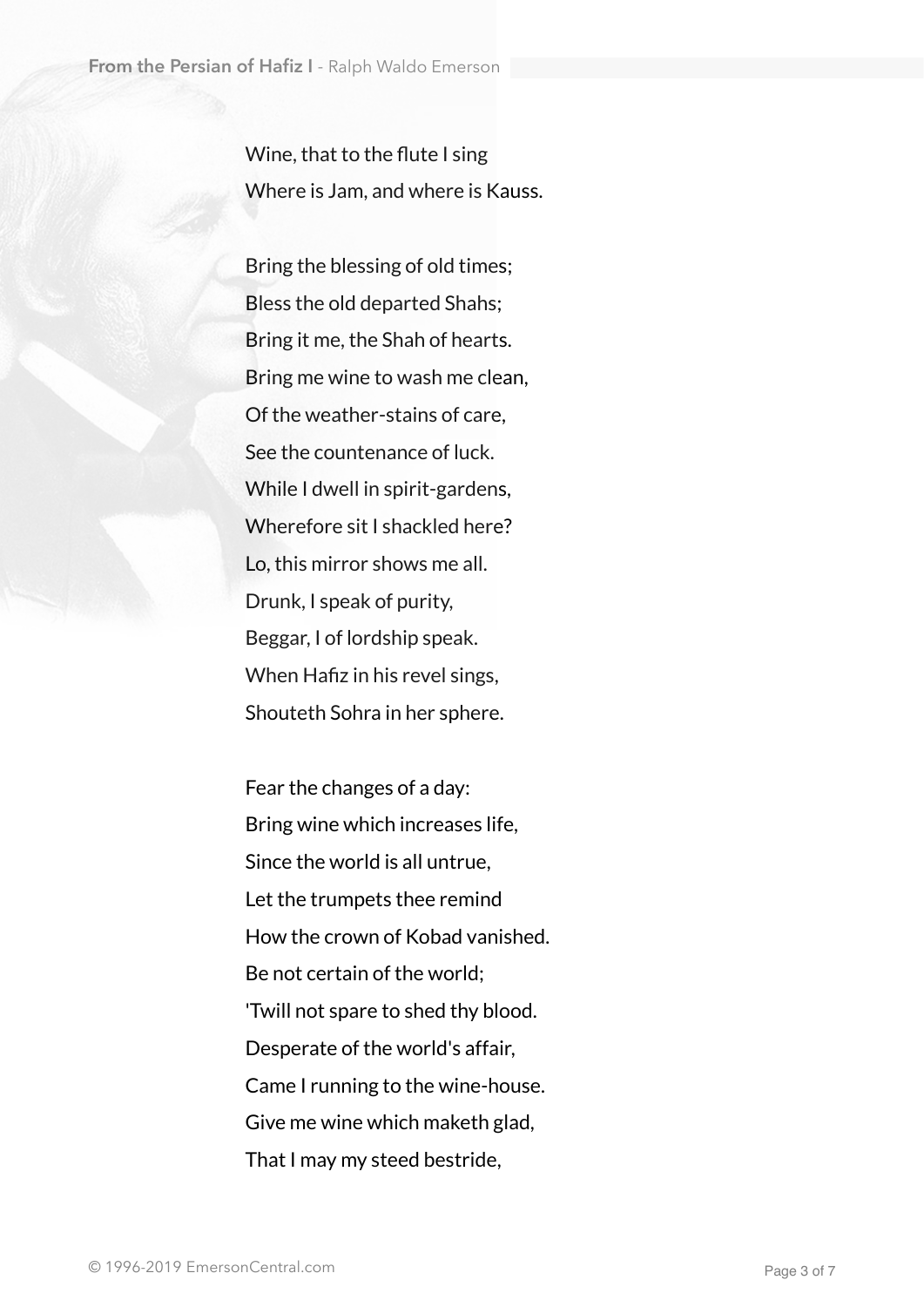Through the course career with Rustem, Gallop to my heart's content. Give me, boy, the ruby cup Which unlocks the heart with wine, That I reason quite renounce, And plant banners on the worlds. Let us make our glasses kiss, Let us quench the sorrow-cinders: To-day let us drink together. Whoso has a banquet dressed, Is with glad mind satisfied, 'Scaping from the snares of Dews.

 Alas for youth! 'tis gone in wind,— Happy he who spent it well. Give me wine, that I o'erleap Both worlds at a single spring, Stole at dawn from glowing spheres Call of Houris to mine ear; "O happy bird! delicious soul! Spread thy pinion, break the cage; Sit on the roof of the seven domes, Where the spirit takes repose." In the time of Bisurdschimihr, Menutscheher's beauty shined, On the beaker of Nushirvan, Wrote they once in eider times, "Hear the Counsel, learn from us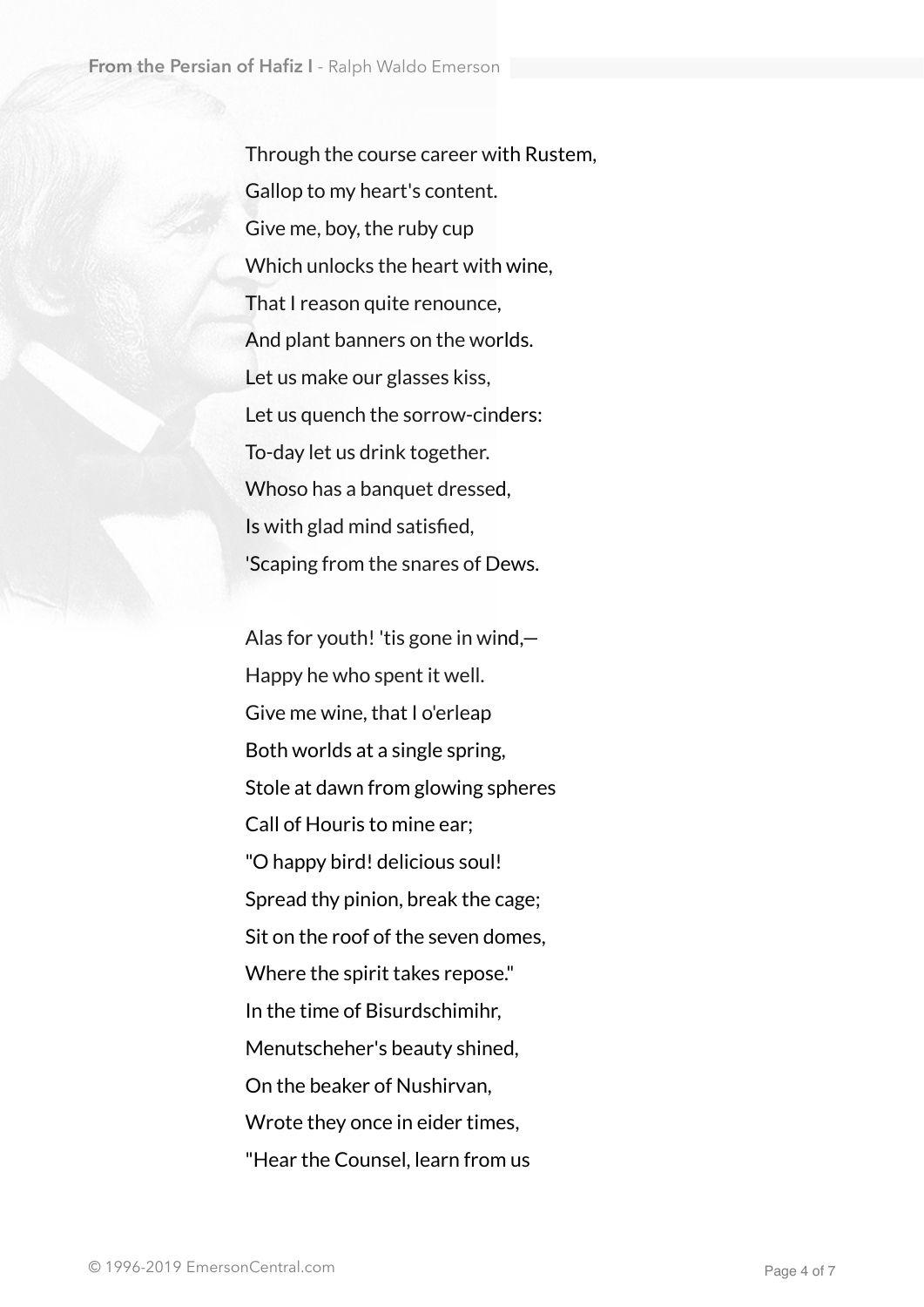Sample of the course of things; Earth, it is a place of sorrow, Scanty joys are here below, Who has nothing, has no sorrow."

 Where is Jam, and where his cup? Solomon, and his mirror where? Which of the wise masters knows What time Kauss and Jam existed? When those heroes left this world, Left they nothing but their names. Bind thy heart not to the earth, When thou goest, come not back. Fools squander on the world their hearts. League with it, is feud with heaven; Never gives it what thou wishest.

 A cup of wine imparts the sight Of the five heaven-domes with nine steps: Whoso can himself renounce, Without support shall walk thereon. Who discreet is, is not wise. Give me, boy, the Kaiser cup, Which rejoices heart and soul; Under type of wine and cup Signify we purest love. Youth like lightning disappears, Life goes by us as the wind: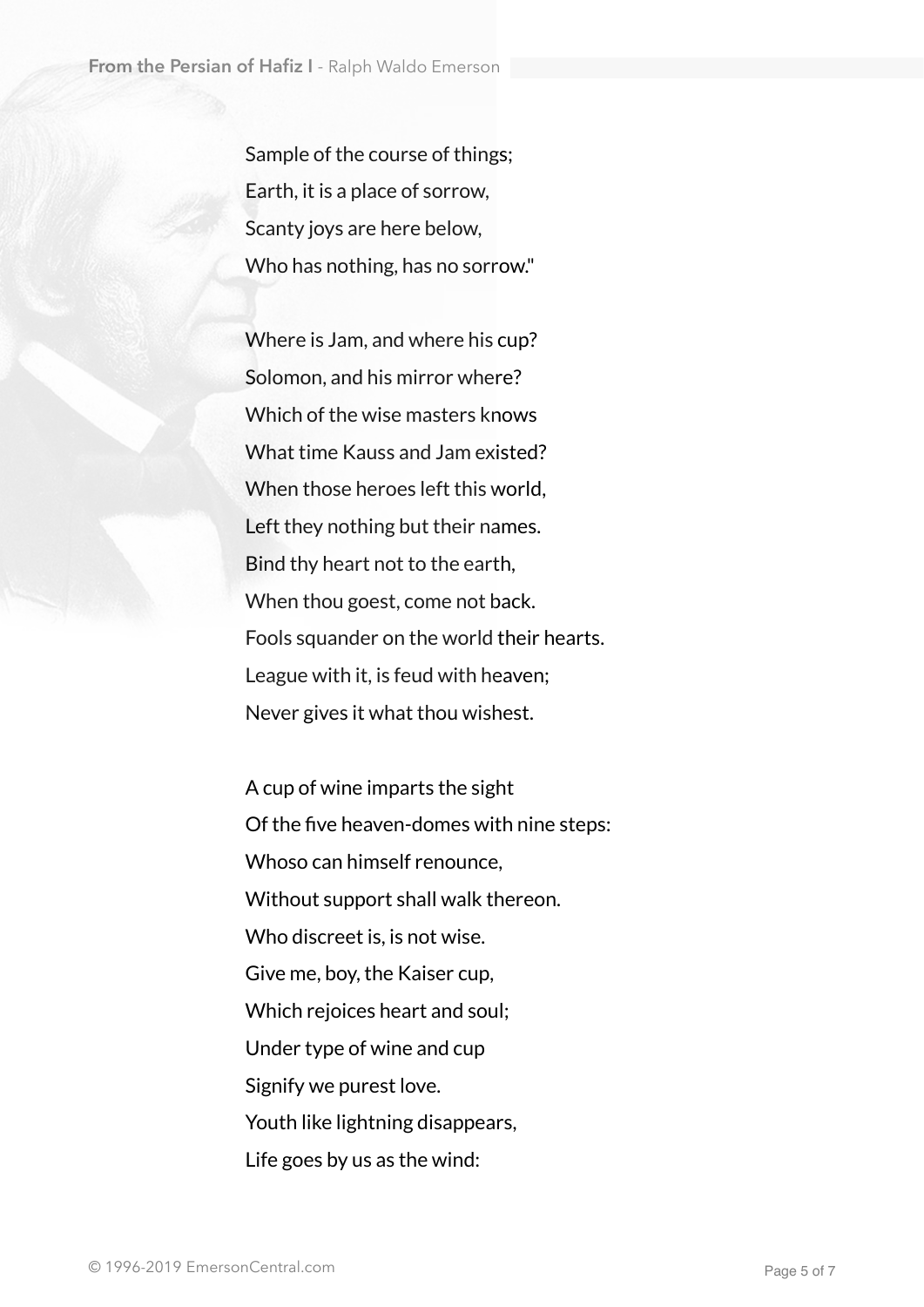Leave the dwelling with six doors, And the serpent with nine heads; Life and silver spend thou freely, If thou honorest the soul. Haste into the other life; All is nought save God alone. Give me, boy, this toy of dæmons. When the cup of Jam was lost, Him availed the world no more. Fetch the wine-glass made of ice, Wake the torpid heart with wine. Every clod of loam below us Is a skull of Alexander; Oceans are the blood of princes; Desert sands the dust of beauties. More than one Darius was there Who the whole world overcame; But since these gave up the ghost, Thinkest thou they never were? Boy, go from me to the Shah, Say to him: Shah crowned as Jam, Win thou first the poor man's heart, Then the glass; so know the world. Empty sorrows from the earth Canst thou drive away with wine. Now in thy throne's recent beauty, In the flowing tide of power, Moon of fortune, mighty king,